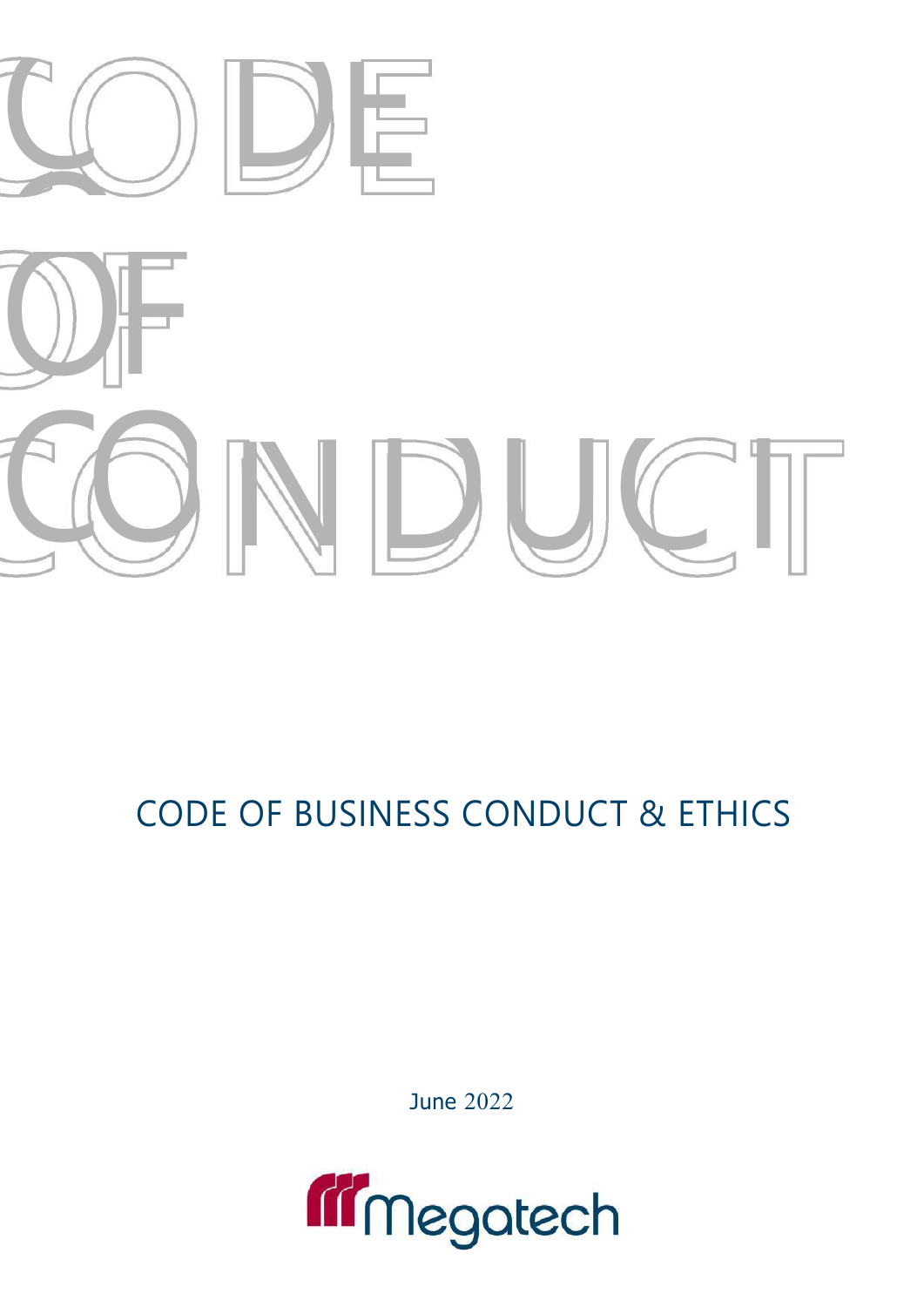# **Contents**

| <b>CODE OVERVIEW</b>                                                  | Page 4  |
|-----------------------------------------------------------------------|---------|
| Why Do We Need a Code of Conduct?                                     | Page 4  |
| Who is Governed by this Code of Conduct?                              | Page 4  |
| What Are My Responsibilities?                                         | Page 5  |
| What Are a Supervisor's or Member of the HR Staff's Responsibilities? | Page 5  |
| What Happens Once a Concern is Raised?                                | Page 6  |
| DIVERSITY AND RESPECT IN OUR WORKPLACE                                | Page 7  |
| <b>Global Labor Principles</b>                                        | Page 8  |
| Freedom from Harassment and Discrimination                            | Page 8  |
| Promote a Safe and Healthy Workplace                                  | Page 8  |
| <b>BUSINESS INTEGRITY</b>                                             | Page 9  |
| <b>Legal Compliance</b>                                               | Page 10 |
| <b>Conflicts of Interest</b>                                          | Page 10 |
| Anti-Bribery and Anti-Corruption                                      | Page 10 |
| <b>Giving and Receiving Gifts</b>                                     | Page 10 |
| Working with Customers, Suppliers and Business Partners               | Page 10 |
| <b>Confidentiality and Protecting our Corporate Assets</b>            | Page 11 |
| <b>Fair Competition</b>                                               | Page 12 |
| Communication                                                         | Page 12 |
| <b>Accurate Business and Financial Records</b>                        | Page 12 |
| <b>ENGAGING IN SUSTAINABLE PRACTICES</b>                              | Page 13 |
| <b>Commitment to Corporate Social Responsibility</b>                  | Page 14 |
| <b>Environmental Protection</b>                                       | Page 14 |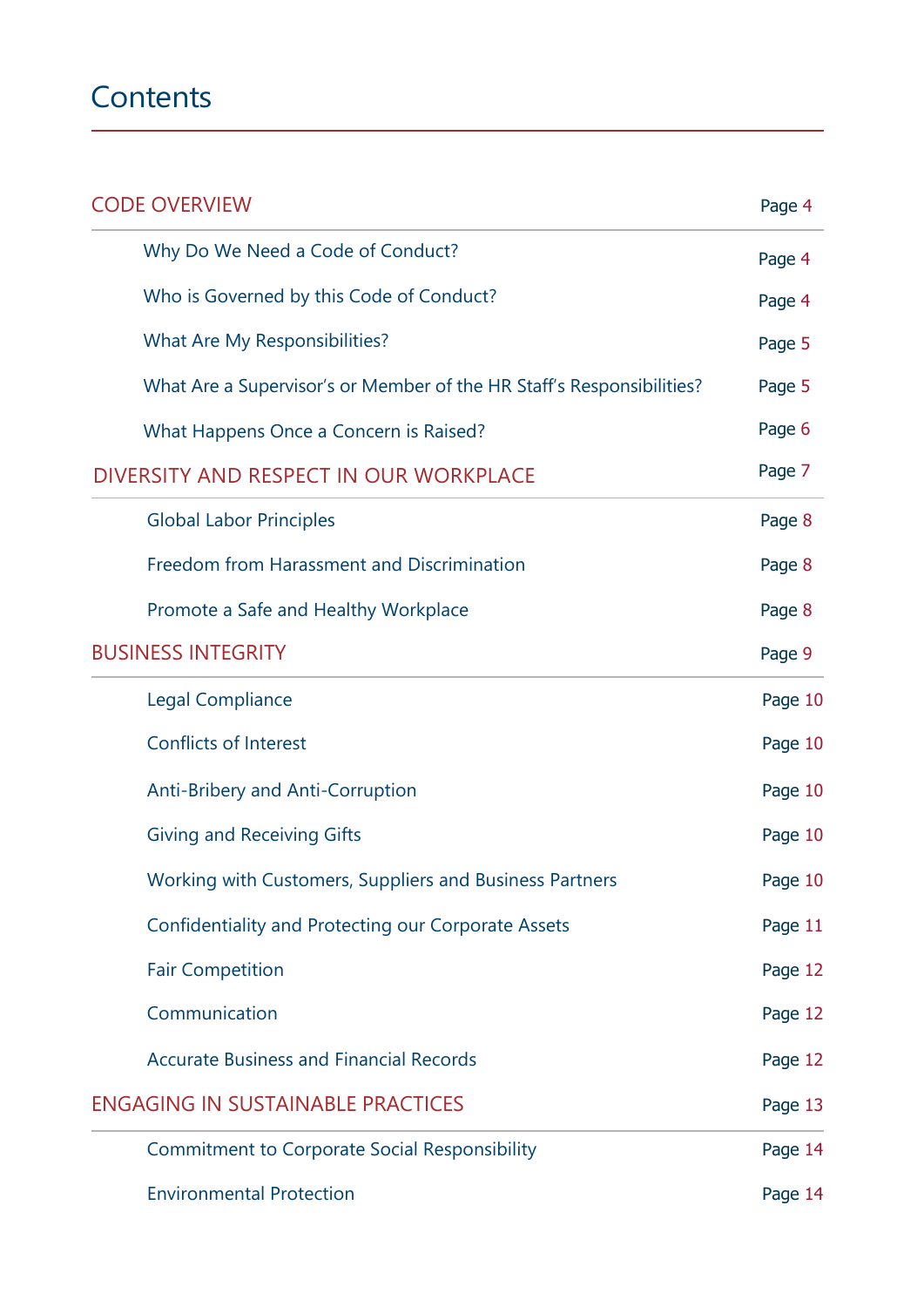# **Letter from the Executive Board**

Operating with the highest level of ethics and integrity is a core value that guides how we at MEGATECH interact with our colleagues, customers, regulators, suppliers and other stakeholders to grow, innovate and maintain a sustainable competitive advantage.

Our Code of Conduct provides standards of business conduct that serve as a foundation for our entire Company's commitment to integrity. To act with integrity means that you are always seeking to do what is morally and ethically right. When you are unsure of how to proceed in a work situation, this Code provides valuable guidance and instructions for making decisions and taking actions that are consistent with our ethical standard. In addition, it is meant to encourage you to speak up when you witness or hear of activity that could contradict our values.

Please read this Code carefully and be sure to understand what is expected of you as a member of MEGATECH Group. There can be no ethical shortcuts to creating a great Company, one in which we all take pride.

We appreciate your personal commitment to embracing the spirit of our Code in all that you do for MEGATECH Group.



**Dr. Maximilian Gessler**

*Chief Executive Officer*Mu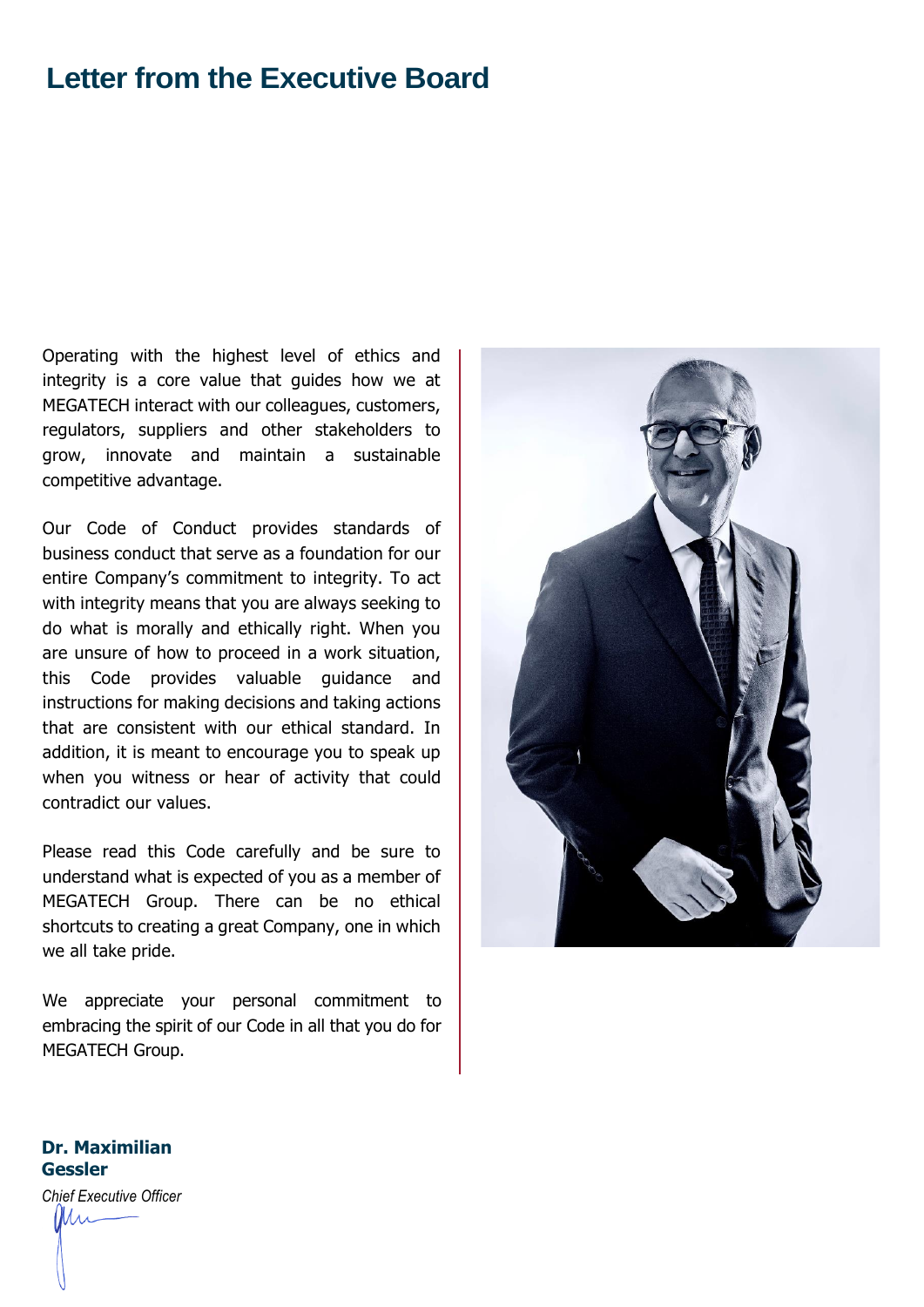# Code Overview

### Why Do We Need a Code of Conduct?

At MEGATECH, we are committed to ethical conduct in everything we do. Without guiding principles, it is not easy to always know how to identify the right path to take, once identified, to follow it. Our Code of Conduct (the "Code") serves as our guide when we need advice determining the right course of action as we perform our daily responsibilities at work. The guide aims to help each of us to know what is expected of us as workforce members and to make sure we act knowingly and with integrity.

The Code aims to ensure that all employees of MEGATECH Group act with the highest level of integrity, comply with applicable laws, and build a better future for our company and the communities in which we do business. MEGATECH endorses the United Nations ("UN") Declaration of Human Rights, the International Labor Organization ("ILO") Conventions and the Organization for Economic Co-Operation and Development ("OECD") Guidelines for Multinational Companies. This Code is intended to be consistent with these policies.

The Code is approved by the Board of Directors of MEGATECH Industries Aktiengesellschaft and applies to its workforce and its subsidiaries which are collectively defined as the "MEGATECH Group".

### Who is Governed by this Code of Conduct?

The Code applies to all board members and officers at MEGATECH Industries Aktiengesellschaft and its subsidiaries, as well as all full-time and part-time employees of MEGATECH Group. The Code also applies to all temporary, contract and all other individuals and companies that act on behalf of MEGATECH Group. We refer to this group collectively as our "workforce".

MEGATECH has a global workforce located in many countries with varying legal requirements. In addition, some of our contractual personnel may be governed by additional policies by their direct employer. While we recognize the diversity and complexity of the rules that apply to our workforce's conduct, we do not expect that the Code will conflict with the expectations inherent in such rules.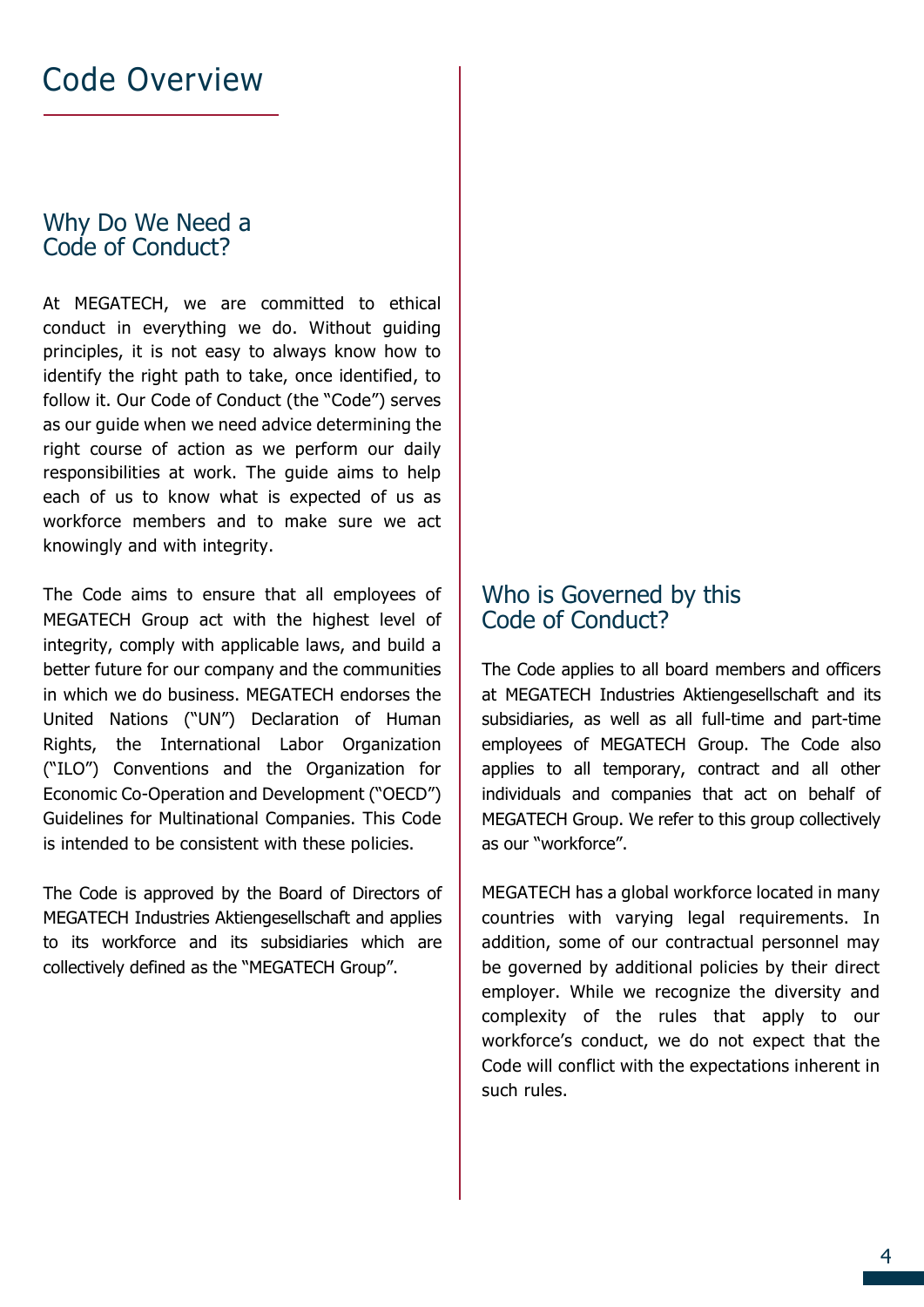## What Are My Responsibilities?

Whenever and wherever you are working on behalf of MEGATECH Group, or interacting with others, you must abide by the Code. All workforce members must be aware that they represent MEGATECH Group with their behavior, even outside of work hours if the activity involves representing MEGATECH Group, to the extent permitted by local law. Your conduct affects both the external reputation of the company and its internal culture.

We seek to create an environment that promotes values, adheres to and rewards ethical conduct as practiced by all members of our workforce ensuring the dignity of each individual is respected. We expect that you will always adhere to every aspect of the Code, as well as applicable law and regulations. All workforce members are expected to treat others as they themselves expect to be treated. You are not only expected to know and follow the Code, you are strongly encouraged to uphold the Code by promptly reporting activities that are not within the spirit of the Code. You are expected to take quick and decisive actions to address violations of the Code, ask questions and seek guidance.

You may be required periodically to certify your understanding of, and adherence to, the Code. If required such certification is mandatory.

### What Are a Supervisor's or Member of the Human Resources Staff's Responsibilities?

Supervisor refers to any individual responsible for leading, managing or supervising workforce. As a Supervisor or member of the Human Resources staff, you are expected to:

#### Know the Code

It is important that you understand the essence of the Code and are able to comfortably respond to day-today questions.

#### Serve as a Role Model

As a Supervisor, you are expected to model ethical behavior and lead with integrity at all times.

### Create a Safe and Supportive Environment for Reporting

We ask all Supervisors to provide an environment where people feel comfortable and supported in discussing their concerns. Oftentimes, people are fearful that openly reporting ethical misconduct may in some way jeopardize their own careers or result in some form of retaliation. In your role, you need to ensure that there will be absolutely no tolerance for retaliation against a person who reports a concern in good faith. Also, if action is being taken against someone who violated the Code, advise against speculation about who reported the infringement.

#### Know How to Handle Concerns

If you are approached about a situation involving ethical misconduct, we expect that you will take immediate steps to address the issue. If you are asked to interpret or apply the Code or any of the associated laws and regulations, and you are unsure how to respond immediately escalate by contacting any individuals provided in the MEGATECH Ethics and Compliance Contact List.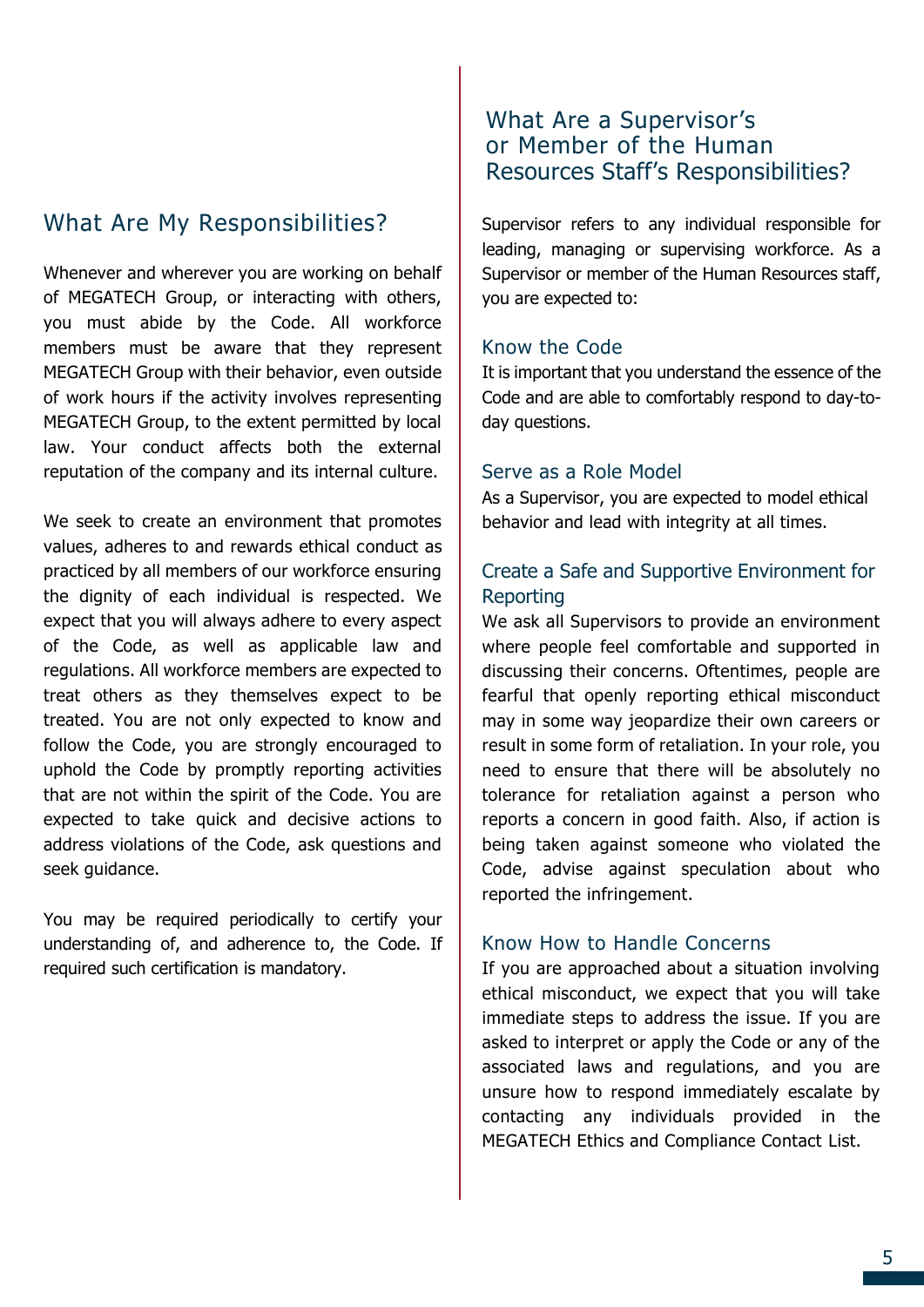### What Happens Once a Concern is Raised?

Investigation of Illegal or Unethical Conduct All concerns raised or allegations of misconduct will be investigated by appropriate investigators, subject matter experts or management personnel. If wrongdoing is uncovered, appropriate corrective action will be taken regardless of the level and position of the individual involved. All cases will be tracked until their final resolution.

#### Confidentiality is Key

Reports or inquiries may be made on an anonymous basis, unless not allowed by local law. However, it is helpful to provide your name and contact information so you can be reached for potential follow -up questions. All information provided and the identity of the individual reporting misconduct will only be shared on a "need to know" basis with those responsible for the investigation and empowered to order corrective action.

#### No Tolerance for Retaliation

Any member of the workforce who in good faith seeks advice, raises a concern or reports misconduct is doing the right thing. Retaliation against any person who voices a possible violation of the Code will not be tolerated. Anyone who retaliates against someone for reporting an issue in good faith has violated the Code and is subject to disciplinary action, up to and including termination. No individual may be demoted, terminated, suspended, threatened, harassed, coerced or intimidated as a result of reporting, in good faith, unethical behavior.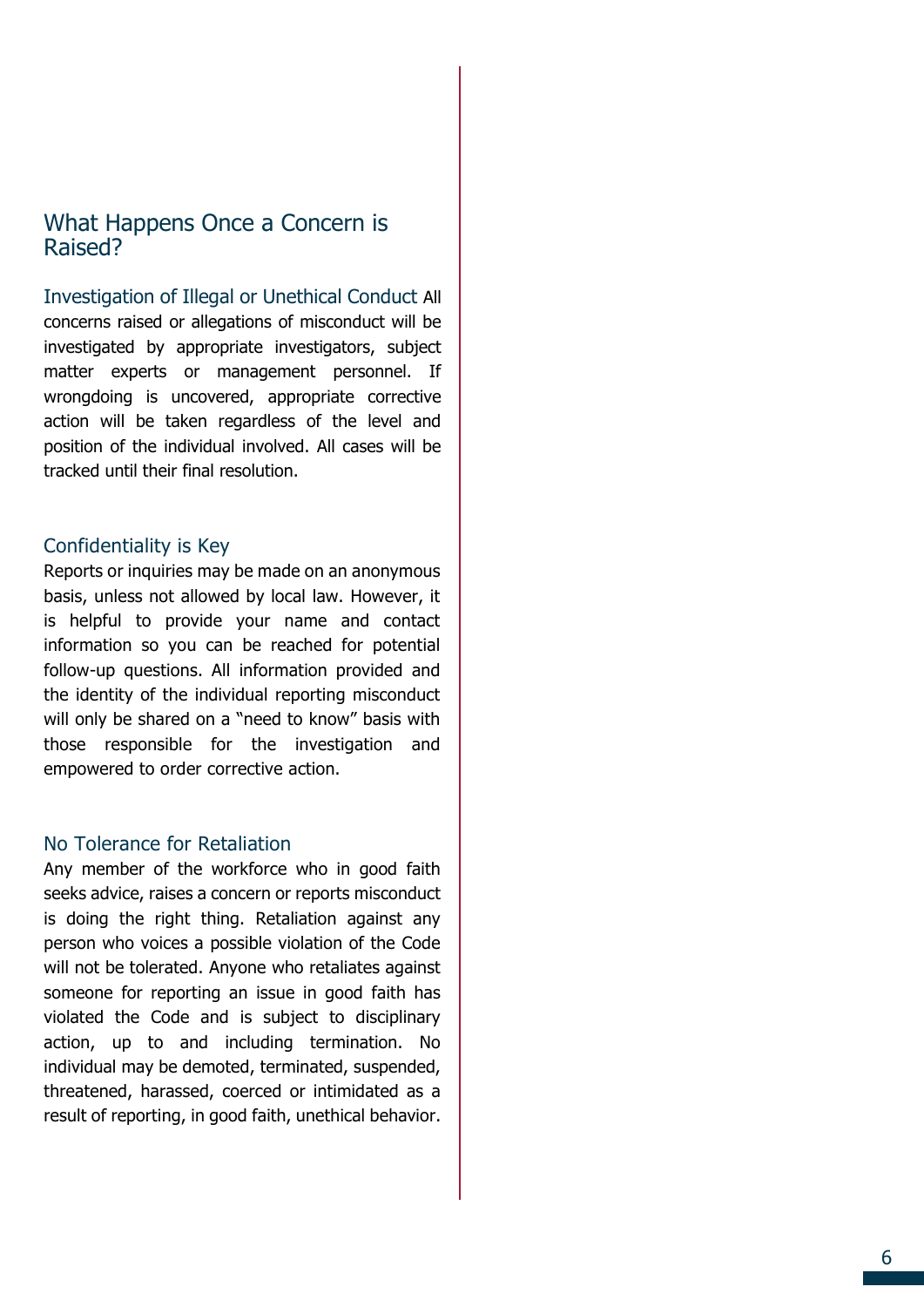

# Diversity and Respect in Our Workplace

Global Labor Principles

Freedom from Harassment and **Discrimination** 

Promote a Safe and Healthy Workplace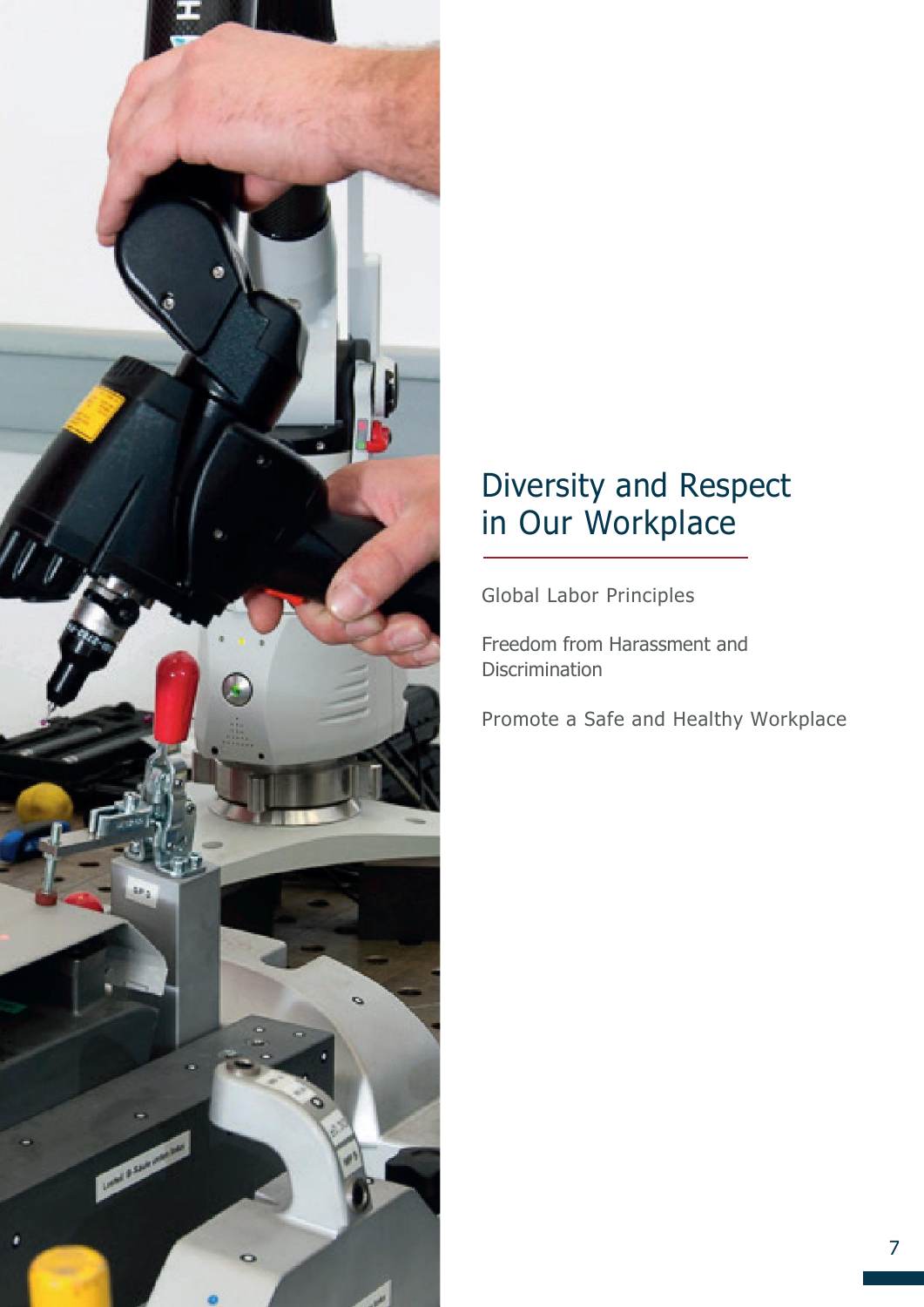### Freedom from Harassment and Discrimination

MEGATECH Group values integrity, respect and does not tolerate any form of harassment, bullying or other discriminatory conduct, such as jokes, slurs or other offensive remarks. Implicit or explicit threats, intimidation, or violence at the workplace are unacceptable.

#### **Forms of harassment include:**

- Sexual advances and / or requests for sexual favors
- **Verbal or physical threats of any kind**
- Displaying or d istributing derogatory material
- Making ethnic, religious, age-related, sexual jokes or insults
- **Demonstrating hostility towards others based** on personal characteristics
- **Inappropriate comments, jokes, physical** contact or gestures

If you observe or experience any form of harassment, report it to your Supervisor or a member of the Human Resources staff. MEGATECH Group takes any allegations seriously and will investigate complaints thoroughly and will try to resolve them as quickly and positively as possible whilst ensuring the rights of all parties are protected.

# Global Labor Principles

MEGATECH's workforce is our most valuable asset. As such we are committed to treating our employees with the highest level of respect and integrity. We consider the following principles as binding:

# Discrimination

MEGATECH Group provides equal employment opportunities to individuals of diverse backgrounds and experience. We do not discriminate on the basis of race, ethnicity, color, gender, sexual orientation, religion, age, nationality, disability, political or philosophical beliefs, trade union activities or any other status that is protected by law.

# Child Labor

MEGATECH Group complies with national legislations and regulations governing child labor. In accordance with International Labor Organization standards, we comply with provisions regarding health, safety and morality of young people aged between 15. and 18. MEGATECH Group ensures that its suppliers and partners adopt the same provisions.

### Promote a Safe and Healthy **Workplace**

MEGATECH Group is committed to providing all employees with a safe and productive work environment. Accident prevention, in particular through the provision of adequate training and information is of outmost priority. Members of our workforce are expected to share this commitment and to ensure compliance with all health and safety guidelines established by MEGATECH Group.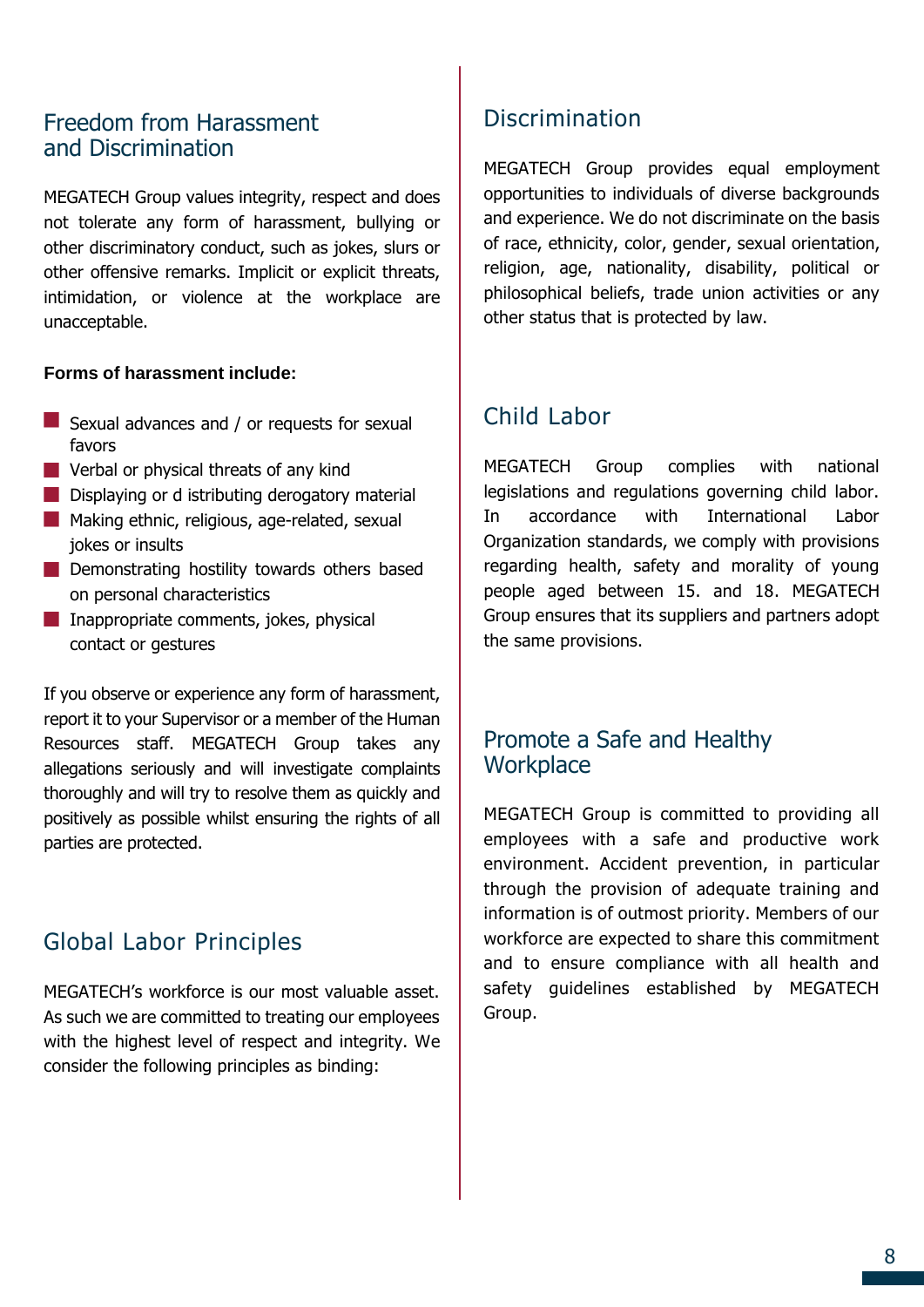

# Business Integrity

Legal Compliance

Conflicts of Interest

Anti-Bribery and Anti-Corruption

Giving and Receiving Gifts

Working with Customers, Suppliers and Business Partners

Confidentiality and Protecting Our Corporate Assets

Fair Competition

**Communication** 

Accurate Business and Financial Records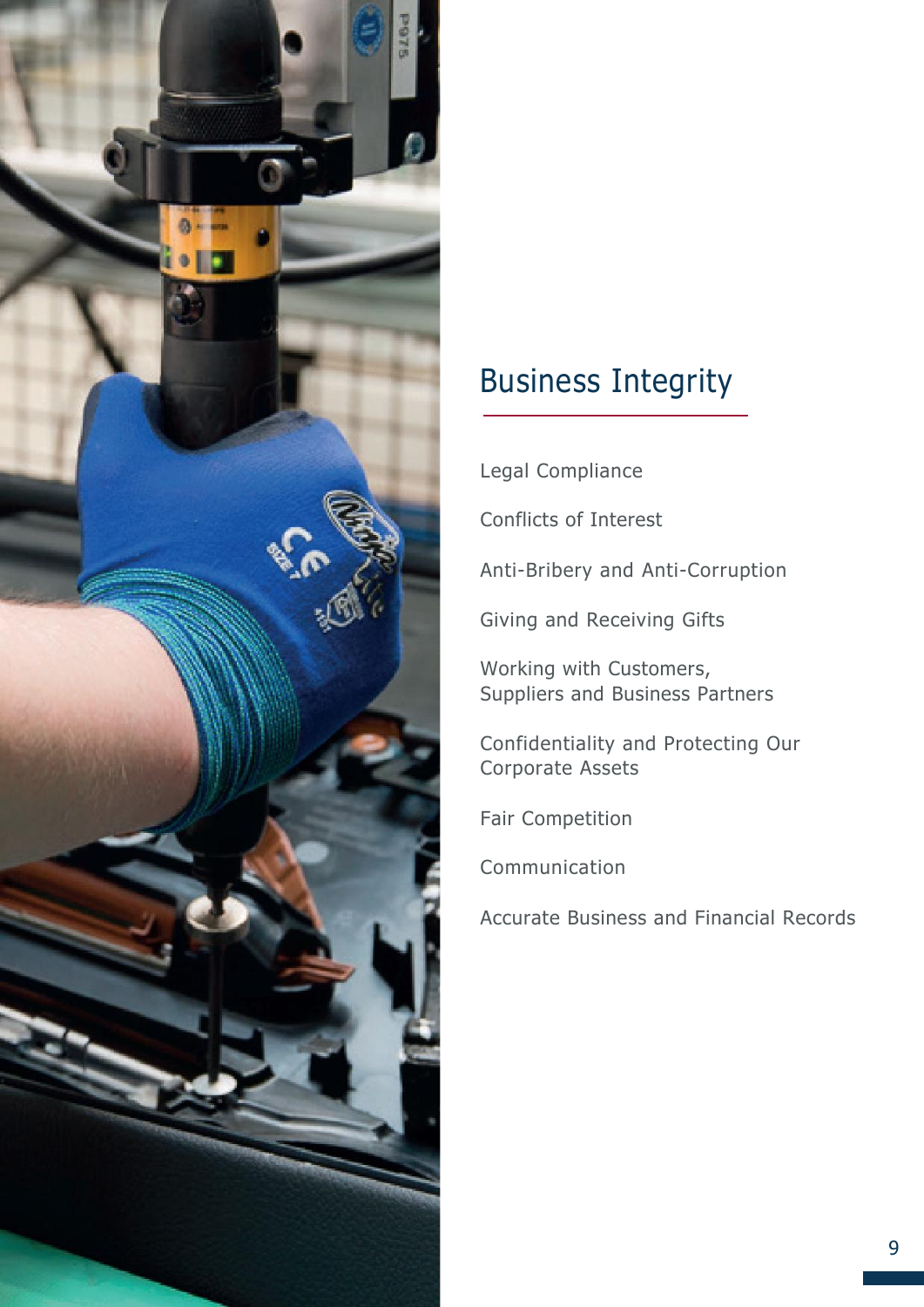# Legal Compliance

Compliance with applicable law is mandatory for all of our employees and is critical for MEGATECH's reputation. Employees who violate these regulations may be punished by disciplinary action including the termination of the employment. Lawful requests from government authorities must be answered honestly and accurately.

## Conflicts of Interest

All members of our workforce are obligated to engage in conduct that protects and promotes MEGATECH's best interest at all times.

A conflict of interest exists when members of MEGATECH's workforce engage in activities or have interests that compromise the interests of the Company. Such activities may harm MEGATECH financially but could also be damaging to our reputation.

#### **The following examples constitute potential conflicts of interest:**

- **Accepting personal services or payments** from a supplier, customer or competitor
- $\blacksquare$  Making a material investment in a supplier, customer or competitor Benefiting from opportunities that are
- discovered through the use of MEGATECH property, information or position Working outside MEGATECH without approval
- of Supervisor, especially in an industry related to MEGATECH Receiving improper benefits as a result of an employee's position at MEGATECH

Our employees are expected to always act with the highest level of integrity when dealing with business partners and to act solely in the best interest of the Company. If you believe you are involved in, or you are aware of any situation that could result in a potential conflict of interest, you are obliged to disclose it to your Supervisor or a member of Human Resources.

## Anti-Bribery and Anti-Corruption

MEGATECH Group is committed to the highest standards of integrity, honesty and fairness and will not tolerate any kind of bribery. This means that no employee shall directly or indirectly, give, offer, request, promise, authorize, solicit oracceptanything of value to secure an improper advantage to obtain or retain business.

## Giving and Receiving Gifts

All relationships with our suppliers and customers must be based entirely on sound business decisions and fair dealing.

#### **Please ensure the following rules when giving and receiving gifts:**

- Never give or accept cash or cash equivalents, such as gift cards
- Never solicit gifts
- **Always disclose the purchase of gifts and** identify the recipient in expense reports

Gifts that are not excessive in value, are consistent with customary business practices and do not violate any laws or regulations are permitted. Business related entertainment such as business-related meals or infrequent invitations for activities, such as sporting or cultural events may be appropriate if not lavish and if accompanied by a representative of the supplier or customer.

### Working with Customers, Suppliers and Business Partners

MEGATECH's stakeholders are valued partners and an integral part of our success. Hence, our interactions must be honest and fair. Terms and conditions of collaboration, incl. payment policies, confidentiality, and the use of intellectual property among others, must be clearly communicated. Suppliers are selected based on quality, service, technology, price and a commitment to share MEGATECH's ethical values.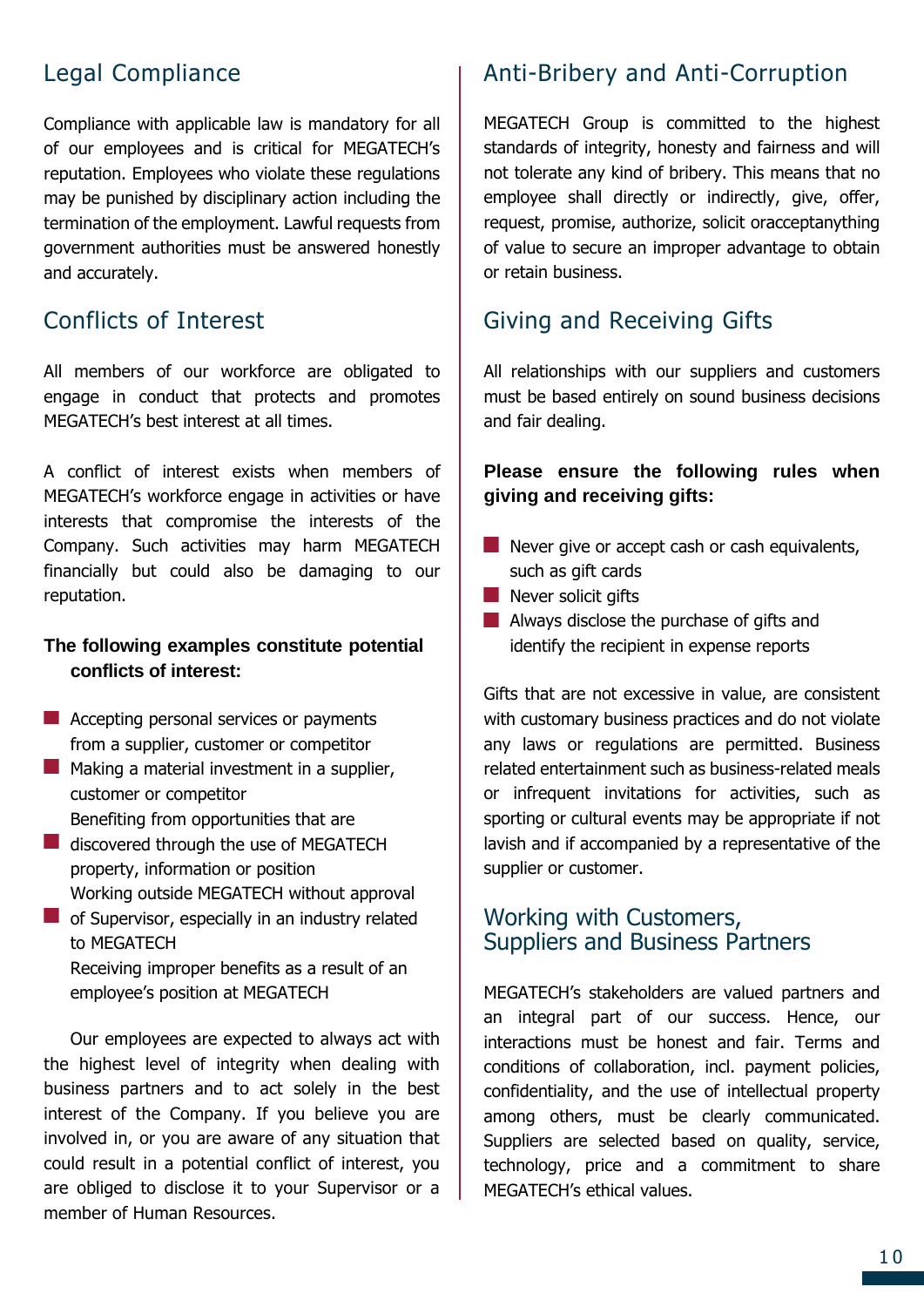### Confidentiality and Protecting our Corporate Assets

MEGATECH's corporate assets must be safeguarded and used only for our company's business interest. Files, assets and technical information among others are important assets that may be critical in preserving our results and market position.

#### **The following are examples of proprietary information owned by the Company and protected by law:**

Sales, pricing, financial, technical or other corporate databases or information **Engineering and other technical data** Production methods, techniques or know-how  $\blacksquare$  that is not public knowledge New product development

All these elements are property of MEGATECH that must be protected by our employees and returned on termination of an employee's employment contract. It is forbidden for any employee to share this information with third parties without prior authorization, or to other MEGATECH employees without authority to access it.

Any use for personal purposes, for personal gain or to compete with MEGATECH, of information obtained in the course of the employee's professional activity is strictly prohibited. Any infringement on this rule may result in legal action.

Works of authorship incl. designs, technological advances or unique solutions to a business problem are so-called "intellectual property" that may be protected by patents, trademarks, copyrights or trade secrets. If you believe you have an intellectual property asset that must be protected, please contact your Supervisor or HR representative. Likewise, please contact your Supervisor or HR representative if you suspect that someone is misusing MEGATECH's intellectual property. Finally, we respect the intellectual property of others as we take care of our own.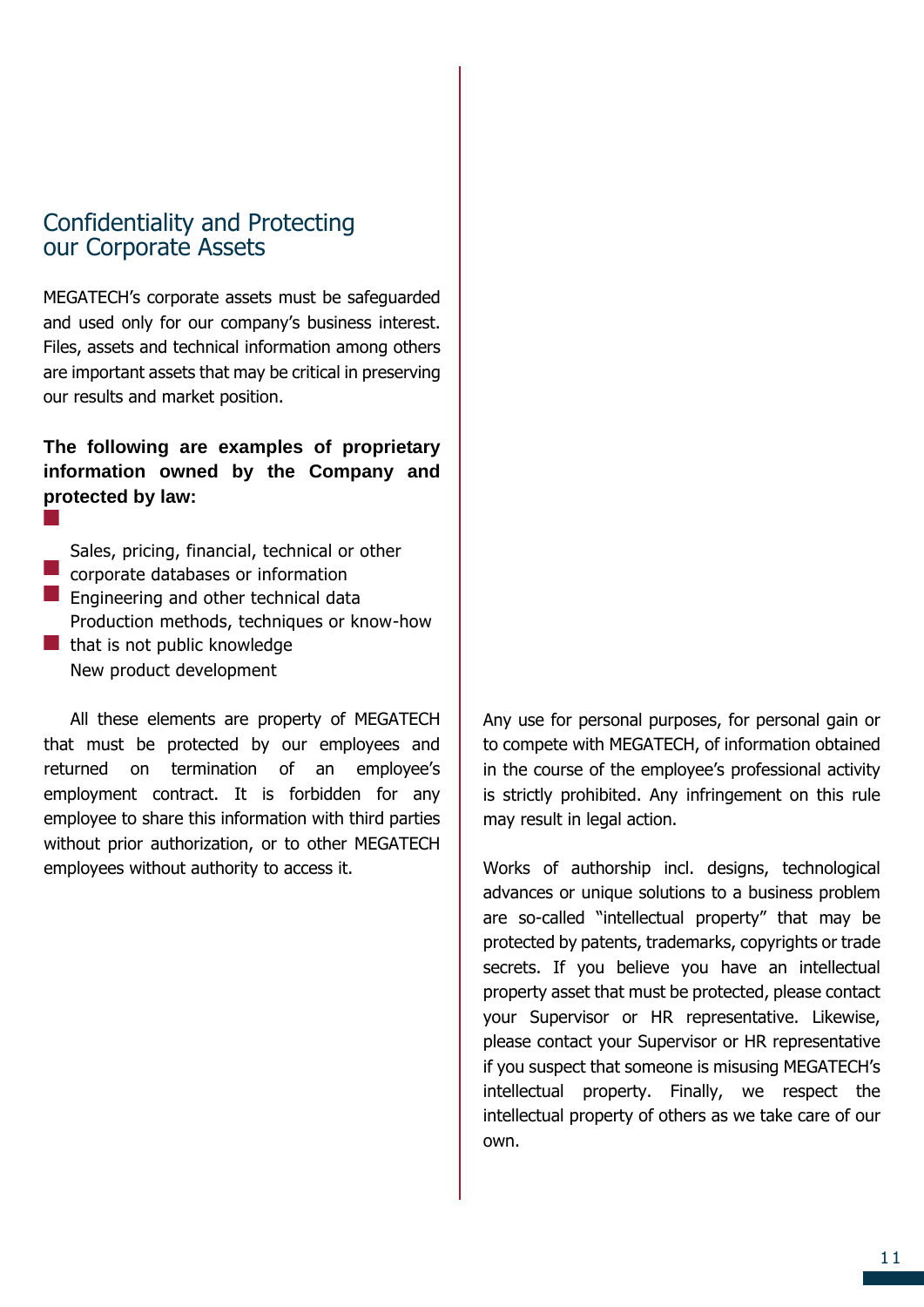## Fair Competition

MEGATECH believes in strict compliance with the rules and laws governing competition. Any written or unwritten understanding, agreements, plans, arrangements, or schemes among competitors involving price, territory, production volume, market share, and/or customers are strictly forbidden under such laws.

Therefore, MEGATECH's workforce is not allowed to enter into such agreements or understandings with MEGATECH's competitors.

## Communication

MEGATECH Group recognizes the importance of honest, clear and effective communication, both internally and externally. We believe in open, twoway communication and seek to promote understanding between leadership and our workforce as well with other stakeholders.

Only designated employees are allowed to talk to the media (TV, newspaper, journalists, radio, internet, etc.) on behalf of MEGATECH. When approached by media, each employee should refer to Top Management and/or to a designated Spokesperson.

### Accurate Business and Financial Records

MEGATECH Group bases decisions on the accuracy of information recorded at all levels of the company and also makes public disclosures based on that information. Therefore, all information and records must be maintained accurately, they must reflect MEGATECH's transactions correctly and must be conform to applicable legal and accounting requirements. If you believe that a record is inaccurate, false or misleading, you must promptly report this to your Supervisor.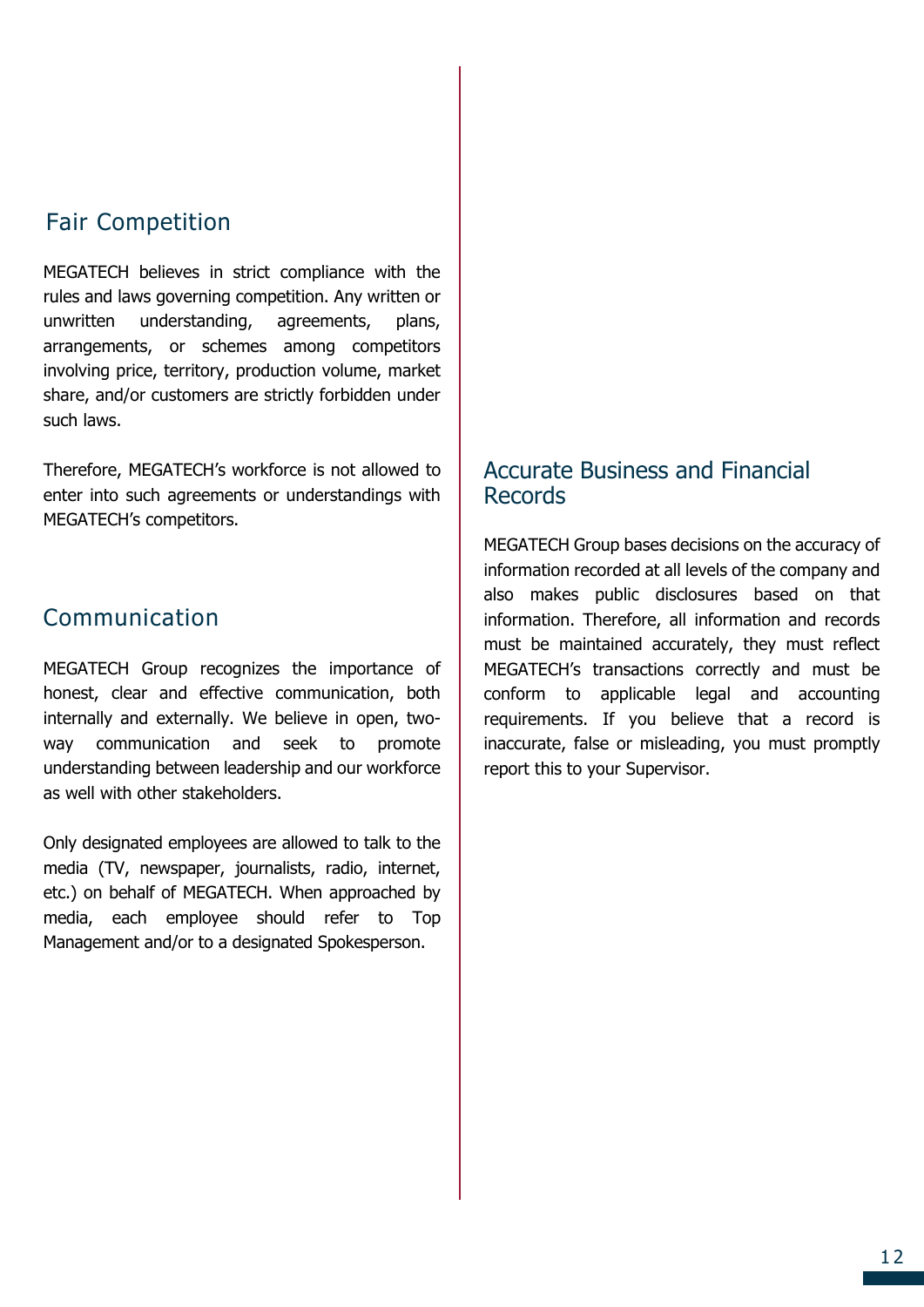

# Engaging in Sustainable Practices

Commitment to Corporate Social Responsibility

Environmental Protection